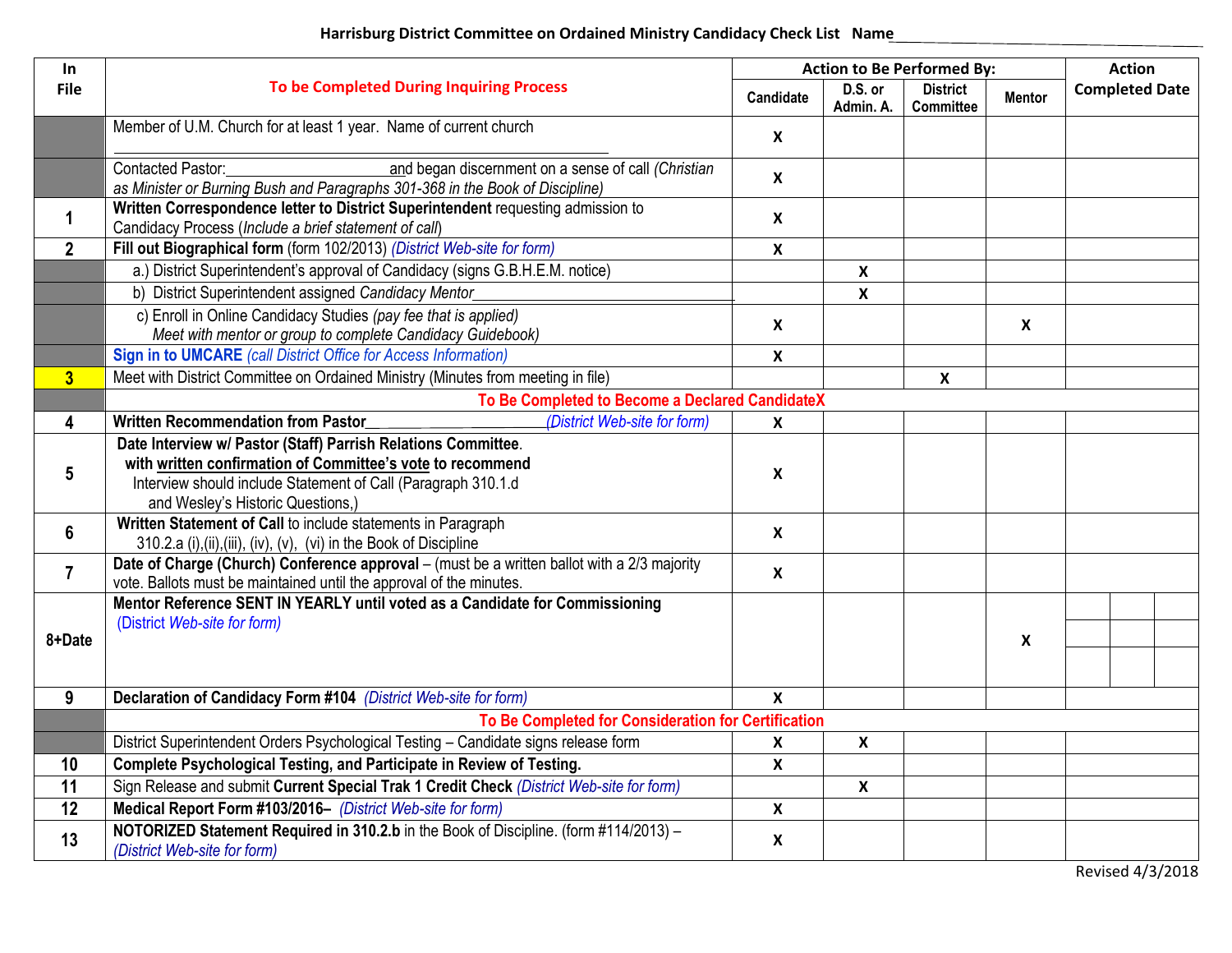| In.<br><b>File</b> | To be Completed for Consideration for Certification (Continued)                                                                                                                                                                                       | <b>Action To Be Performed By:</b> |                      |                                     |               | <b>Action Completed</b><br><b>Date</b> |  |  |
|--------------------|-------------------------------------------------------------------------------------------------------------------------------------------------------------------------------------------------------------------------------------------------------|-----------------------------------|----------------------|-------------------------------------|---------------|----------------------------------------|--|--|
|                    |                                                                                                                                                                                                                                                       | Candidate                         | D.S. or<br>Admin. A. | <b>District</b><br><b>Committee</b> | <b>Mentor</b> |                                        |  |  |
| 14                 | Written Signed Statement of agreement to Standards of Christian Life (paragraphs102-<br>104, 160-166 in The Book of Discipline)                                                                                                                       | $\boldsymbol{X}$                  |                      |                                     |               |                                        |  |  |
| 15                 | Current State Police Background Check (must be updated every 5 years)                                                                                                                                                                                 | $\boldsymbol{X}$                  |                      |                                     |               |                                        |  |  |
| 16                 | Current Pennsylvania Child Abuse Clearance (must be updated every 5 years)                                                                                                                                                                            | $\boldsymbol{\mathsf{X}}$         |                      |                                     |               |                                        |  |  |
| 17                 | Current F.B.I. Fingerprint Clearance (must be updated every 5 years)                                                                                                                                                                                  | $\boldsymbol{\mathsf{x}}$         |                      |                                     |               |                                        |  |  |
| 18                 | If a veteran, submit a copy of DD-214 discharge papers                                                                                                                                                                                                | $\boldsymbol{\mathsf{x}}$         |                      |                                     |               |                                        |  |  |
| 19                 | Complete form 113 (only through UMCARES)                                                                                                                                                                                                              | $\boldsymbol{\mathsf{X}}$         |                      |                                     |               |                                        |  |  |
| 20                 | Certification of Participation in "God's Call" event (District Web-site for dates)                                                                                                                                                                    | $\boldsymbol{\mathsf{X}}$         |                      |                                     |               |                                        |  |  |
| 21                 | Certification of Participation in Safe Sanctuaries Training (District Web-site for dates)<br>(Must be completed every 4 years)                                                                                                                        | X                                 |                      |                                     |               |                                        |  |  |
| 22                 | Certification of Participation in Boundaries Training (District Web-site for dates)<br>(Within 6 months of appointment & advance course must be completed every 4 years)                                                                              | $\boldsymbol{X}$                  |                      |                                     |               |                                        |  |  |
| 23                 | Send District Committee Chair a written request to be considered for Certified Candidacy<br>(must receive a 34 majority – written ballot from District Committee)<br>(Certified Candidates may apply for financial aid through the Student Aid Fund)) | X                                 |                      | X                                   |               |                                        |  |  |
|                    | To Be Completed for Consideration for Commissioning for Deacon/Elder Ordination Track                                                                                                                                                                 |                                   |                      |                                     |               |                                        |  |  |
| 24                 | Be Assigned a Clergy Mentor                                                                                                                                                                                                                           |                                   | X                    |                                     |               |                                        |  |  |
| 25                 | Complete and return form 117 Church Support Annually (found on District Web-site)                                                                                                                                                                     | $\boldsymbol{\mathsf{X}}$         |                      |                                     |               |                                        |  |  |
| 26+Date            | Meet with and be approved Annually - District Committee on Ordained Ministry (minutes)                                                                                                                                                                | X                                 |                      | X                                   |               |                                        |  |  |
|                    | Undergraduate Degree Complete<br>College/Degree)                                                                                                                                                                                                      | $\boldsymbol{\mathsf{X}}$         |                      |                                     |               |                                        |  |  |
|                    | Enroll in and attend a University Senate Approved Seminary                                                                                                                                                                                            | $\boldsymbol{\mathsf{X}}$         |                      |                                     |               |                                        |  |  |
| 27+Date            | <b>Submit Seminary Transcripts (each semester)</b><br>(Seminary)                                                                                                                                                                                      | X                                 |                      |                                     |               |                                        |  |  |
|                    | Graduate (Pending Graduation) from Seminary                                                                                                                                                                                                           |                                   |                      |                                     |               |                                        |  |  |
| 28                 | Get Approval of Service Hours (District Web-site for form)                                                                                                                                                                                            | $\boldsymbol{\mathsf{X}}$         |                      | X                                   |               |                                        |  |  |
| 29                 | Complete Approved 100 Hours of Service and Submit Evaluation (District Web-site for form)                                                                                                                                                             | $\pmb{\mathsf{X}}$                |                      |                                     |               |                                        |  |  |
|                    | Contact Conference Board of Ordained Ministry Deacon Registrar or Elder Registrar in Fall of<br>Senior Year to receive Commissioning Packet                                                                                                           | $\boldsymbol{\mathsf{X}}$         |                      |                                     |               |                                        |  |  |
| 30                 | Interview w/District Committee on Ordained Ministry. Approval requires a 34 majority written vote.                                                                                                                                                    |                                   |                      | X                                   |               |                                        |  |  |